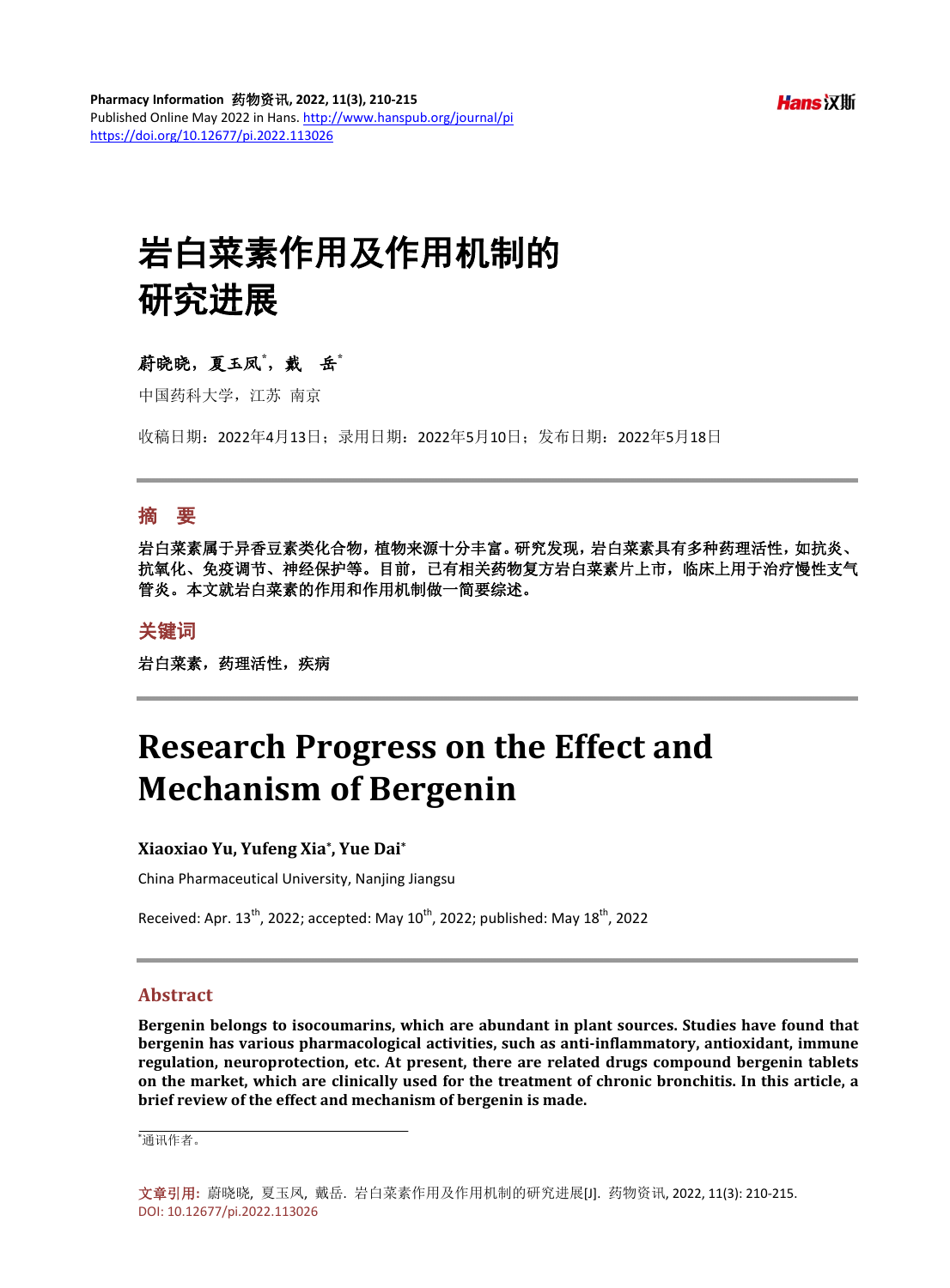## **Keywords**

#### **Bergenin, Pharmacological Activity, Disease**

Copyright © 2022 by author(s) and Hans Publishers Inc. This work is licensed under the Creative Commons Attribution International License (CC BY 4.0). <http://creativecommons.org/licenses/by/4.0/>



## **1.** 引言

岩白菜素是一种多酚类物质,因最先从虎耳草科植物岩白菜中提取而得名。岩白菜素别名岩白菜内 酯、虎耳草素、矮茶素、鬼灯聚素等[\[1\]](#page-4-0)。提取物为白色疏松针状结晶或结晶性粉末,无臭、味苦,溶解 于甲醇,微溶于水和乙醇。《中华人民共和国药典》将其收录于镇咳祛痰药[\[2\]](#page-4-1)。目前,以岩白菜素为原 料的多种中成药已上市,临床上用于治疗慢性支气管炎和支气管哮喘等呼吸系统疾病。岩白菜素药理活 性多样,包括抗炎、抗氧化、免疫调节、神经保护和抗菌等[\[3\]](#page-4-2)。因岩白菜素生物活性丰富,且没有毒副 作用,常被作为先导化合物合成衍生物[\[4\]](#page-4-3)。研究人员对岩白菜素进行化学修饰制备各种衍生物,从而提 高其活性和稳定性,为其临床应用提供更好的支持。本文就岩白菜素作用及作用机制做一简单综述。

## **2.** 岩白菜素的来源

岩白菜素是民间治疗呼吸系统疾病的特效药,其植物来源十分广泛。目前已有 20 科 37 属 88 种植物 含有岩白菜素,例如虎耳草科、桑科、紫金牛科、大戟科、旋花科等植物中,是许多中药的有效成分[\[4\]](#page-4-3)。 岩白菜素在不同科属、同属异种间的含量差异很大,其中虎耳草科鬼灯檠属、岩白菜属、落新妇属以及 紫金牛科紫金牛属的含量较高。岩白菜素药源植物资源主要分布于我国西南和西北地区[\[5\]](#page-4-4)。

## **3.** 岩白菜素的药理活性

## **3.1.** 岩白菜素的抗炎活性

炎症是机体的一种防御反应。一般情况下,炎症是有益的,机体借此清除病原体从而维持机体稳态。 但是,当炎症过度时,炎症过程中分泌的炎性细胞因子便会主动攻击正常细胞和组织,从而造成机体损 伤,危害人体健康。研究发现,岩白菜素在多种疾病中发挥抗炎作用,如呼吸系统疾病、关节炎和糖尿 病等。

研究发现,岩白菜素通过抗炎作用在呼吸系统疾病发挥保护作用。Yang 等人发现岩白菜素通过抑制 NF-kB 活化改善脂多糖(LPS)诱导的急性肺损伤。岩白菜素可显著减轻肺水肿,改善肺部组织学变化并降 低肺组织 MPO 活性。岩白菜素也显著减少炎症细胞和促炎细胞因子 IL-6、IL-1*β* 和 TNF-*α* 分泌。机制研 究表明,岩白菜素显著抑制 LPS 诱导的 NF-KB-p65 磷酸化, 以及 MyD88 的表达, 但对 NF-KB-p65 的表 达无影响。LPS 刺激 RAW 264.7 细胞的体外实验也证实,岩白菜素可以抑制核易位和 NF-κB p65 磷酸化 [\[6\]](#page-4-5)。Chen 等人发现岩白菜素通过增强 Sirt1 的活性,阻断 NF-κB 信号通路,从而抑制 TNF-*α* 诱导的促炎 反应[\[7\]](#page-4-6)。Jing 等人发现,岩白菜素通过抑制 IL-13/STAT6 信号通路抑制烟雾引起的大鼠气道炎症和 MUC5AC 过度分泌[\[8\]](#page-4-7)。因此岩白菜素成为治疗与哮喘相关的呼吸系统炎症的候选药物。

研究发现,岩白菜素通过抗炎作用在结肠炎中发挥保护作用。Wang 等人发现岩白菜素可明显改善葡 聚糖硫酸钠诱导的小鼠结肠炎。体内外实验表明,岩白菜素作为 PPAR<sub></sub>*y* 激动剂,上调 SIRT1 的表达,抑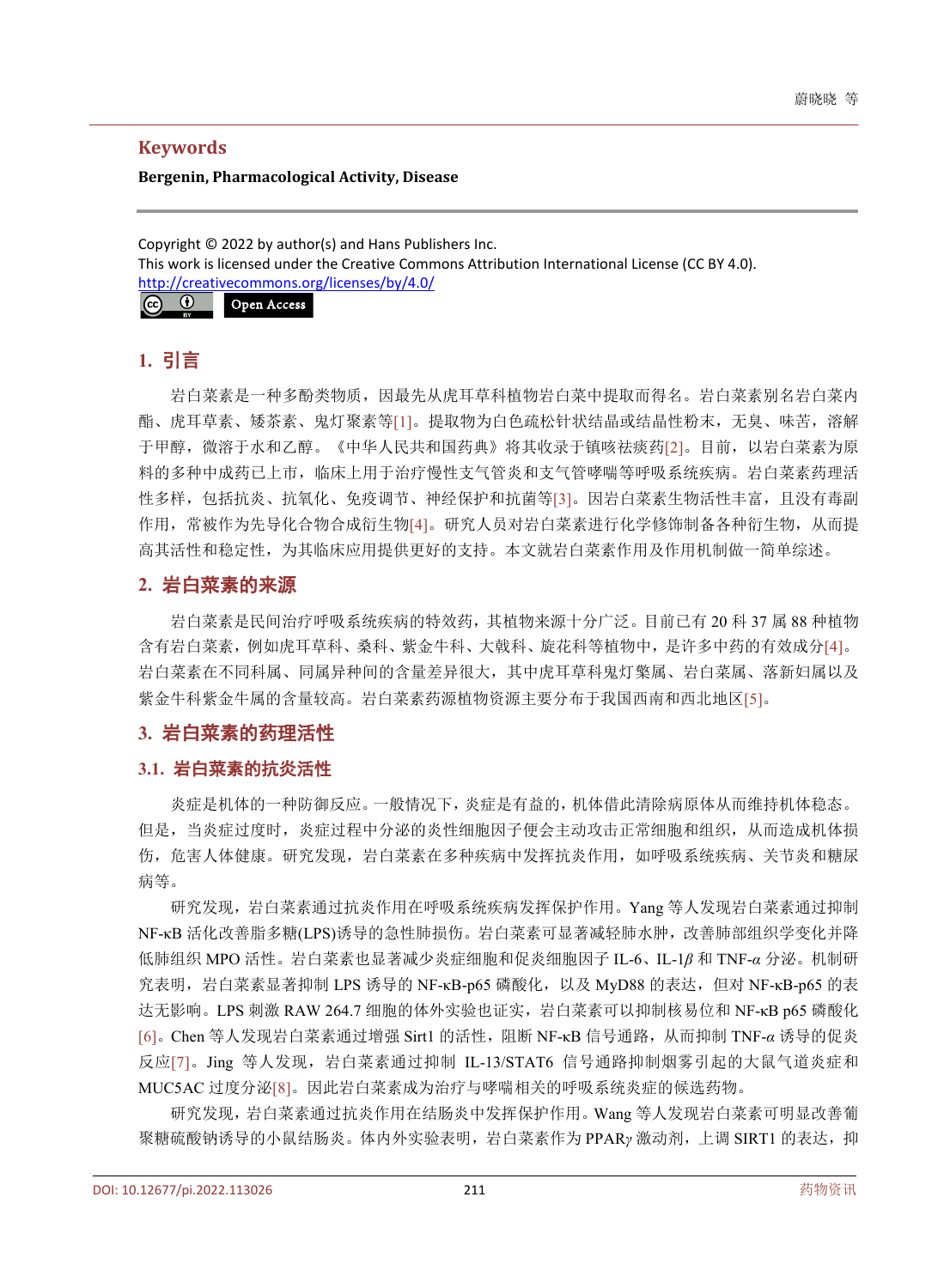制 NF-kB-p65 乙酰化和核转位,从而抑制巨噬细胞活化,改善小鼠实验性结肠炎[\[9\]](#page-4-8)。在大鼠急性结肠炎 模型中,岩白菜素可减轻 TNBS 造成的损害,降低组织病理损伤和结肠组织中性粒细胞浸润。机制研究 表明,岩白菜素可通过调节 STAT3 磷酸化和 NF-κB 信号传导,并阻断经典和非经典 NLRP3/ASC 炎性体 信号通路来降低促炎蛋白和细胞因子的水平,从而改善 TNBS 诱导的大鼠急性结肠炎[\[10\]](#page-4-9)。Zhang 等人研 究发现,岩白菜素可以抑制牛肾上腺酪氨酸羟化酶,该酶是儿茶酚胺生物合成中的限速酶。岩白菜素通 过这一抑制作用可能在临床上治疗消化性溃疡[\[11\]](#page-4-10)。

研究发现,岩白菜素通过抗炎作用在糖尿病中发挥保护作用。文献报道,岩白菜素可以改善糖尿病 组织学变化。机制研究表明,岩白菜素通过抑制炎症细胞因子表达以及阻遏 TGF-*β*1-Smads 途径,改善 大鼠糖尿病肾病[\[12\]](#page-4-11)。Rajput 等人的研究发现,岩白菜素因其抗炎和抗凋亡特性,即降低 caspase-3 活性, 可以保护 *β* 细胞免受细胞因子诱导的凋亡并恢复胰岛素分泌功能[\[13\]](#page-4-12)。因此岩白菜素可能成为治疗糖尿病 的潜在药物。

#### **3.2.** 岩白菜素的抗氧化活性

氧化应激是机体遭到刺激时,内部活性氧自由基和活性氮自由基产生过多,机体氧化物清除能力不足 以清除多余自由基,从而造成机体内部氧化和抗氧化作用失衡,产生氧化损伤,导致机体内细胞和组织 的病理反应。岩白菜素是多酚类物质,具有很好的抗氧化性。

研究发现,岩白菜素通过抗氧化作用在糖尿病中发挥保护作用。岩白菜素通过 mTOR/*β*-TrcP/Nrf2 途 径下调氧化应激从而抑制高糖诱导的肾小球系膜细胞胞外基质产生[\[14\]](#page-4-13)。岩白菜素也可以逆转甲基乙二醛 (MG)对抗酒石酸酸性磷酸酶(TRAP)的抑制作用,并降低破骨细胞骨吸收活性。研究人员还发现,岩白菜 素降低了 MG 处理条件下 ERK1, Akt2, MMP-9 和 OSTM1 的基因表达。此外, 岩白菜素预处理可使 MG 降低的细胞内钙浓度,线粒体质量,线粒体膜电位和乙二醛酶 I 显著增加。同时,岩白菜素减少了 MG 诱导的线粒体超氧化物的形成[\[15\]](#page-4-14)。Lee 等人也发现,岩白菜素通过降低 ROS 和线粒体超氧化物形成以 及增加抗氧化物表达来改善线粒体障碍[\[16\]](#page-4-15)。Villarreal 等人发现, 岩白菜素通过恢复神经系统的氧化还 原和免疫稳态来减轻实验性糖尿病性神经病。机制研究表明,岩白菜素可下调神经系统中诱导型一氧化 氮合酶并上调谷胱甘肽过氧化物酶和 Nrf2。此外,岩白菜素的长效镇痛作用与细胞因子平衡朝着抗炎和 抗氧化途径转变有关,有利于神经系统中氧化还原和免疫稳态的重建[\[17\]](#page-4-16)。Kumar 等人发现, 岩白菜素对 链脲佐菌素(STZ)-烟酰胺诱导的大鼠糖尿病有改善作用。机制研究发现,岩白菜素对糖尿病大鼠肝糖原 无影响,但是可减少肝脏中脂质过氧化物、超氧化物歧化酶和过氧化氢酶。组织病理学研究也证实了岩 白菜素对胰腺 *β* 细胞的再生作用[\[18\]](#page-4-17)。研究发现,岩白菜素作为 Sirt1 激动剂,通过调节炎症、细胞迁移、 氧化应激反应和伤口部位肉芽组织的形成老促进糖尿病伤口愈合[\[19\]](#page-4-18)。因此岩白菜素成为预防和治疗糖尿 病肾病、糖尿病患者骨骼疾病、糖尿病性神经病和糖尿病伤口愈合的候选药物。

研究发现,岩白菜素通过抗氧化作用在关节炎中发挥保护作用。岩白菜素通过调节佐剂诱导的关节 炎大鼠的免疫应答和氧化应激来抑制滑膜炎。机制研究表明,岩白菜素通过干扰 NADPH 氧化酶代谢途 径来拮抗氧化应激,从而缓解大鼠关节炎症状[\[20\]](#page-5-0)。EL-Hawary 等人研究发现,岩白菜素通过抗氧化,抗 炎和膜稳定机制缓解关节炎等慢性炎性疾病[\[21\]](#page-5-1)。

#### **3.3.** 岩白菜素的其他活性

#### **3.3.1.** 神经保护活性

研究发现,岩白菜素可以通过抑制胆碱酯酶活性以及抗氧化和抗炎作用改善认知障碍。分子对接技 术发现,岩白菜素靶向阿尔茨海默症的多种靶标,如 AChE,BuChE,BACE-1 和 Tau 蛋白激酶 I (GSK-3*β*)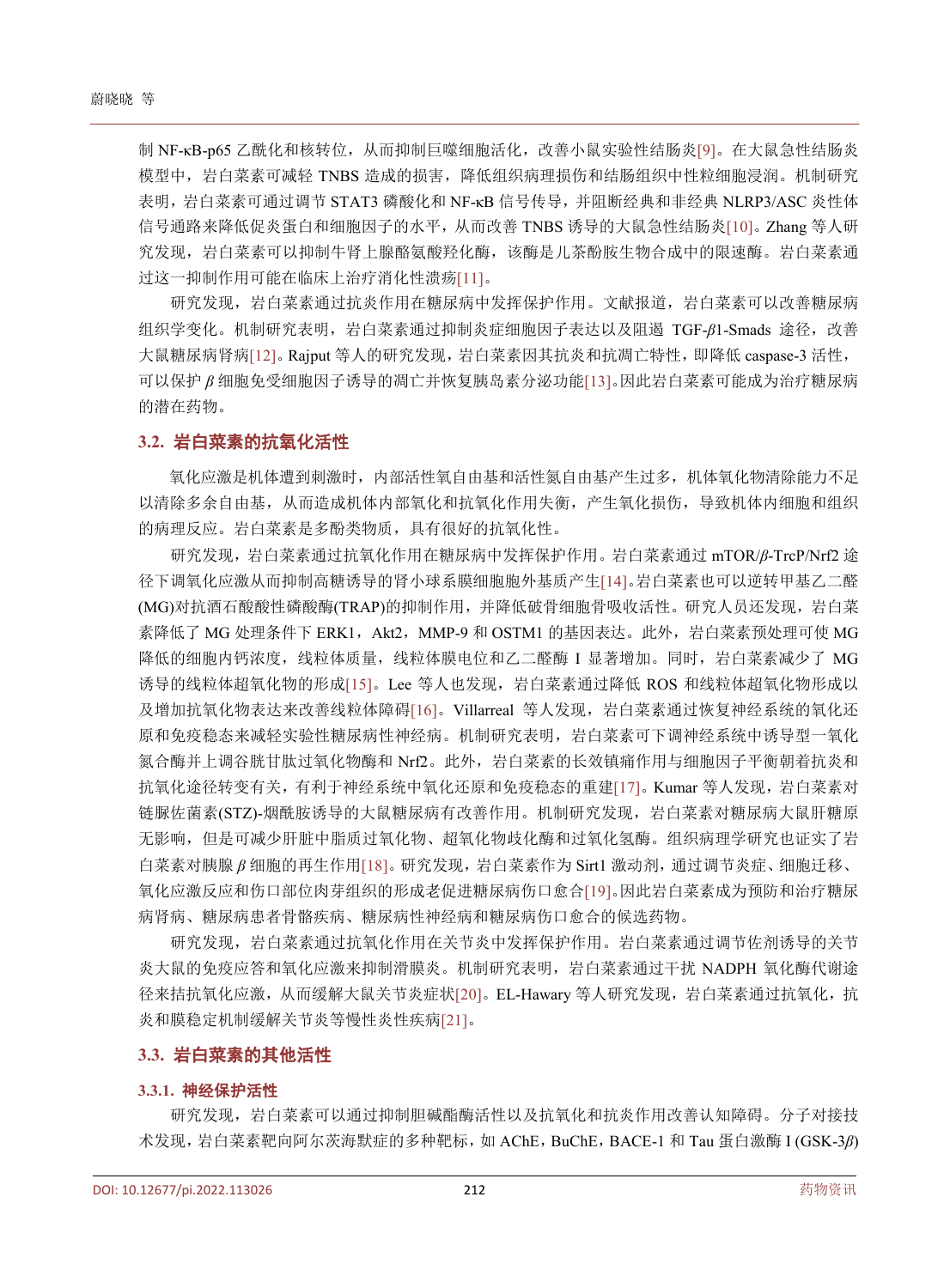等。随后,研究人员通过体外实验发现岩白菜素抑制乙酰胆碱酯酶(AChE)和丁酰胆碱酯酶(BuChE),并 通过增加谷胱甘肽水平减轻氧化应激。体内实验证实,岩白菜素可以恢复东莨菪碱和 STZ 对海马结构的 损伤[\[22\]](#page-5-2)。因此, 岩白菜素可能成为治疗阿尔茨海默症的候选药物。Ji 等人研究发现, 岩白菜素可以激活 PI3K/Akt 信号通路,从而减轻小鼠帕金森症状。体外实验发现,岩白菜素减弱了源自 LPS 诱导的小胶质 细胞对 PC12 细胞的细胞毒性[\[23\]](#page-5-3)。Yun 等人发现,岩白菜素通过抗氧化作用可降低吗啡诱导的小鼠身体 依赖性。此外,岩白菜素通过调节谷胱甘肽含量和氧化应激也可发挥抗麻醉作用[\[24\]](#page-5-4)。

#### **3.3.2.** 保肝肾活性

Xiang 等人研究发现,岩白菜素发挥保肝作用。机制研究表明,岩白菜素减少活性氧释放,下调炎症 因子,并抑制细胞凋亡和自噬。此外,岩白菜素剂量依赖性增加 PPAR*γ* 相关基因表达并且减少 P38-MAPK, NF-kB-p65 和 JAK2/STAT1 相关蛋白的磷酸化。在肝缺血再灌注损伤模型中, 白菜素通过消除 ROS, 影 响炎症因子的释放以及通过 PPAR-*γ* 途径影响凋亡和自噬相关基因从而发挥肝脏保护作用[\[25\]](#page-5-5)。Xia 等人 发现,岩白菜素通过调节 PPAR-*γ*/TGF-*β* 途径介导的自噬减轻肝纤维化。具体机制为,岩白菜素激活 PPAR*γ* 并抑制 TGF-β 和自噬, 剂量依赖性抑制肝细胞坏死和细胞外机制形成, 从而降低肝纤维化[\[26\]](#page-5-6)。

Aggarwal 等人发现,岩白菜素显著恢复呼吸链复合体活性,减少脂质过氧化并上调抗氧化物水平, 改善线粒体功能障碍。同时,岩白菜素也减少肾组织 IL-1*β* 的产生以及 KIM-1 和 MCP-1 的表达。研究发 现,岩白菜素通过保护线粒体改善高草酸尿症从而减轻肾损伤[\[27\]](#page-5-7)。Chen 等人研究发现,岩白菜素通过 促进肾和肠中尿酸排泄,降低高尿酸血症小鼠尿酸水平。研究发现,岩白菜素通过激活 PPAR*γ* 可以诱导 HK-2 中 ABCG2 表达, 以及 Caco-2 细胞中 ABCG2 和 SLC2A9 的表达。此外, 岩白菜素可降低高尿酸血 症小鼠血清炎症细胞因子 IL-6, IL-1β 和 TNF-α 水平, 并促进 RAW264.7 细胞由 M1 型向 M2 型转变, 从 而减轻肾损伤[\[28\]](#page-5-8)。

#### **3.3.3.** 免疫调节活性

Qi 等人研究发现,岩白菜素可以通过增加血清中 IgM 和 IgG 的水平来增强体液免疫功能。岩白菜素 不仅可以增强体液免疫功能,也可增强细胞免疫功能。例如,岩白菜素可增强腹膜巨噬细胞功能,T 和 B 淋巴细胞增殖,NK 和 CTL 细胞活性。岩白菜素还具有调节 Th1/Th2 平衡的能力。研究发现,岩白菜素 阻止环磷酰胺诱导的外周血红细胞、白细胞和血小板数量的减少,为其抗白细胞减少症提供支持性证据。 此外,岩白菜素还逆转了环磷酰胺诱导的总抗氧化能力下降,包括超氧化物歧化酶,过氧化氢酶和谷胱 甘肽过氧化物酶的活性[\[29\]](#page-5-9)。岩白菜素抑制结核分枝杆菌感染小鼠模型中分枝杆菌的生长,与异烟肼联合 治疗可减少异烟肼引起的免疫损伤。同时,岩白菜素可以促进持久的、抗原特异性的记忆 T 细胞反应。 岩白菜素通过激活巨噬细胞 MAPK 途径增强 Th1 反应并抗分枝杆菌免疫[\[30\]](#page-5-10)。因此岩白菜素是结核病治 疗的潜在辅助剂。

#### **3.3.4.** 抗肿瘤作用

岩白菜素可以通过激活 PPARy/PTEN/Akt 信号通路抑制膀胱癌的进展[\[31\]](#page-5-11)。Shi 等人研究发现, 岩白 菜素可以降低宫颈癌细胞活力。机制研究表明,岩白菜素的抗癌活性涉及诱导癌细胞凋亡,诱导 G0/G1 细胞周期停滞,抑制癌细胞迁移和STAT3信号磷酸化[\[32\]](#page-5-12)。通过分子对接技术发现,半乳凝素-3 (galectin-3) 是岩白菜素的潜在靶标。半乳凝素-3 是一种酶,在癌症的细胞–细胞粘附,细胞–基质相互作用,巨噬 细胞活化,血管生成,转移和凋亡中起主要作用[\[33\]](#page-5-13)。因此岩白菜素可能成为抗癌药物。

#### **4.** 总结与展望

岩白菜素作为一种资源丰富的化合物,具有多种药理活性。中外学者对岩白菜素进行大量研究,不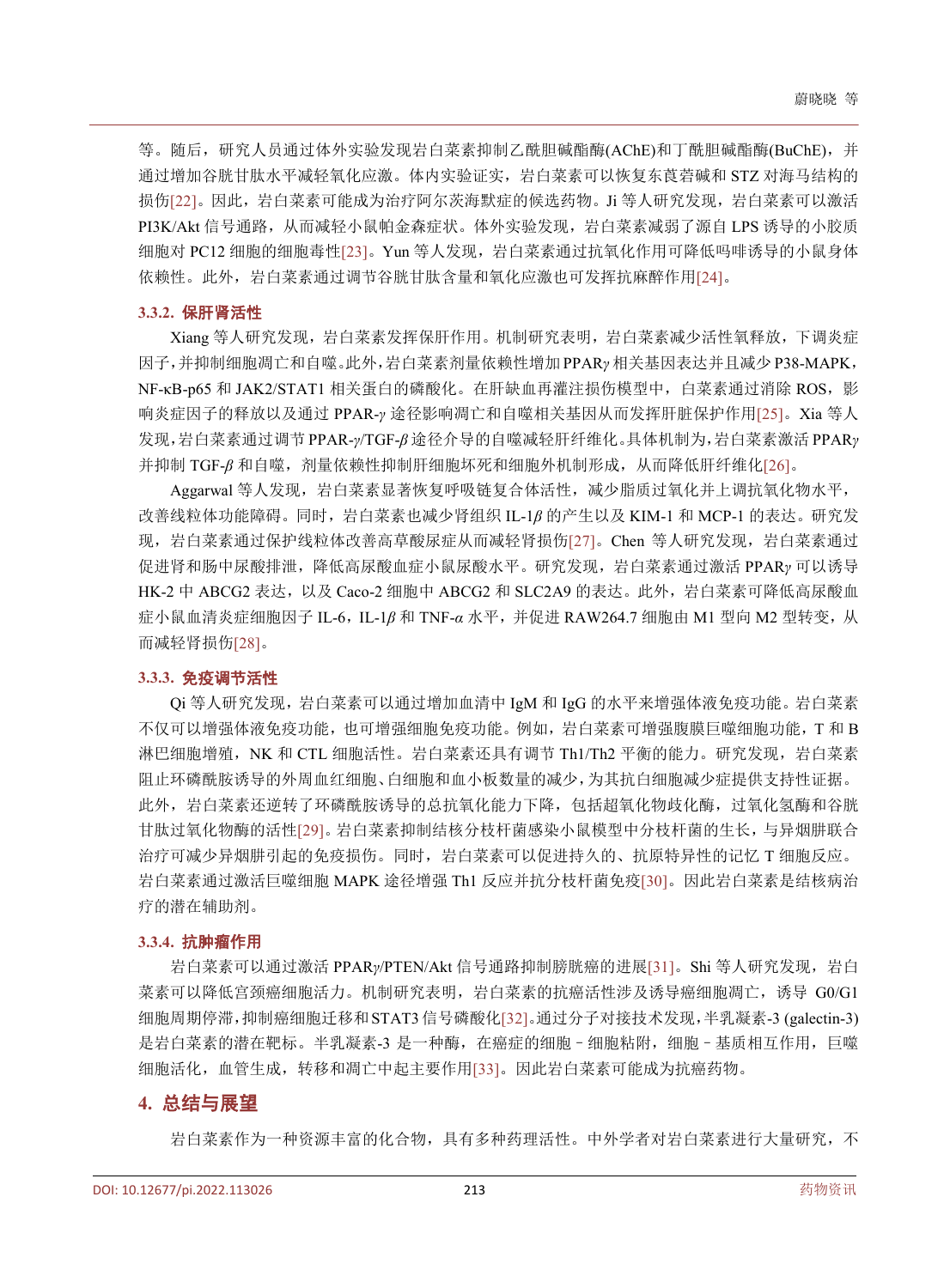断完善岩白菜药理作用的作用机制,同时也继续发现岩白菜素新的药理作用,如岩白菜素在中枢神经退 行性病变中的改善作用。研究人员应该进一步探明岩白菜素新作用的作用机制,以期提高岩白菜素的药 用价值。研究表明,岩白菜素药理活性丰富且毒副作用小。但是,岩白菜素在体内代谢快,生物利用度 低。因此,科研人员可以进一步修饰改进岩白菜素化学结构,提高其药理活性和稳定性。

## 参考文献

- <span id="page-4-0"></span>[1] 王刚, 麻兵继. 岩白菜素的研究概况[J]. 安徽中医学院学报, 2002, 21(6): 59-62.
- <span id="page-4-1"></span>[2] 董成梅, 杨丽川, 邹澄, 赵沛基, 蒲洪, 张滢. 岩白菜素的研究进展[J]. 昆明医学院学报, 2012, 33(1): 150-154.
- <span id="page-4-2"></span>[3] 田憬若, 谭秀山, 吴婷婷, 孙惜时, 谈甜甜, 任娇. 岩白菜素的生物活性的研究进展[J]. 食品研究与开发, 2014, 35(5): 128-132.
- <span id="page-4-3"></span>[4] 刘斌, 谭成玉, 池晓会, 陈宇婷, 韩梦迪, 波拉提·马卡比力. 岩白菜素的研究进展[J]. 西北药学杂志, 2015, 30(5): 660-662.
- <span id="page-4-4"></span>[5] 高辉, 黎云祥, 权秋梅, 王辉. 药用植物中岩白菜素提取工艺的研究进展[J]. 光谱实验室, 2013, 30(1): 93-97.
- <span id="page-4-5"></span>[6] Yang, S., Yu, Z., Wang, L., *et al*. (2017) The Natural Product Bergenin Ameliorates Lipopolysaccharide-Induced Acute Lung Injury by Inhibiting NF-κBactivition. *Journal of Ethnopharmacology*, **200**, 147-155. <https://doi.org/10.1016/j.jep.2017.02.013>
- <span id="page-4-6"></span>[7] Chen, M., Chen, C., Gao, Y., *et al*. (2020) Bergenin-Activated SIRT1 Inhibits TNF-*α*-Induced Proinflammatory Response by Blocking the NF-κB Signaling Pathway. *Pulmonary Pharmacology & Therapeutics*, **62**, Article ID: 101921. <https://doi.org/10.1016/j.pupt.2020.101921>
- <span id="page-4-7"></span>[8] Jing, L., Su, S., Zhang, D., *et al*. (2019) SroloBzhtang, a Traditional Tibetan Medicine Formula, Inhibits Cigarette Smoke Induced Airway Inflammation and muc5ac Hypersecretion via Suppressing IL-13/STAT6 Signaling Pathway in Rats. *Journal of Ethnopharmacology*, **235**, 424-434. <https://doi.org/10.1016/j.jep.2019.02.006>
- <span id="page-4-8"></span>[9] Wang, K., Li, Y.F., Lv, Q., *et al*. (2017) Bergenin, Acting as an Agonist of PPAR*γ*, Ameliorates Experimental Colitis in Mice through Improving Expression of SIRT1, and Therefore Inhibiting NF-κB-Mediated Macrophage Activation. *Frontiers in Pharmacology*, **8**, Article No. 981. <https://doi.org/10.3389/fphar.2017.00981>
- <span id="page-4-9"></span>[10] Lopes De Oliveira, G.A., Alarcón De La Lastra, C., Rosillo, M., *et al*. (2019) Preventive Effect of Bergenin against the Development of TNBS-Induced Acute Colitis in Rats Is Associated with Inflammatory Mediators Inhibition and NLRP3/ASC Inflammasome Signaling Pathways. *Chemico*-*Biological Interaction*, **297**, 25-33. <https://doi.org/10.1016/j.cbi.2018.10.020>
- <span id="page-4-10"></span>[11] Zhang, Y.H., Fang, L.H., Lee, M.K., *et al*. (2003) *In Vitro* Inhibitory Effects of Bergenin and Norbergenin on Bovine Adrenal Tyrosine Hydroxylase. *Phytotherapy Research*, **17**, 967-969. <https://doi.org/10.1002/ptr.1292>
- <span id="page-4-11"></span>[12] Yang, J., Kan, M. and Wu, G.Y. (2016) Bergenin Ameliorates Diabetic Nephropathy in Rats via Suppressing Renal Inflammation and TGF-*β*1-Smads Pathway. *Immunopharmacology and Immunotoxicology*, **38**, 145-152. <https://doi.org/10.3109/08923973.2016.1142560>
- <span id="page-4-12"></span>[13] Rajput, S.A., Mirza, M.R. and Choudhary, M.I. (2020) Bergenin Protects Pancreatic Beta Cells against Cytokine-Induced Apoptosis in INS-1E Cells. *PLoS ONE*, **15**, Article ID: e0241349. <https://doi.org/10.1371/journal.pone.0241349>
- <span id="page-4-13"></span>[14] Qiao, S., Liu, R., Lv, C., *et al*. (2019) Bergenin Impedes the Generation of Extracellular Matrix in Glomerular Mesangial Cells and Ameliorates Diabetic Nephropathy in Mice by Inhibiting Oxidative Stress *via* the mTOR/*β*-TrcP/Nrf2 Pathway. *Free Radical Biology & Medicine*, **145**, 118-135. <https://doi.org/10.1016/j.freeradbiomed.2019.09.003>
- <span id="page-4-14"></span>[15] Suh, K.S., Chon, S., Jung, W.W., *et al*. (2019) Effect of Bergenin on RANKL-Induced Osteoclast Differentiation in the Presence of Methylglyoxal. *Toxicology in Vitro*, **61**, Article ID: 104613. <https://doi.org/10.1016/j.tiv.2019.104613>
- <span id="page-4-15"></span>[16] Lee, K.H. and Choi, E.M. (2018) Effects of Bergenin on Methylglyoxal-Induced Damage in Osteoblastic MC3T3-E1 cells. *Journal of Applied Toxicology*, **38**, 585-593. <https://doi.org/10.1002/jat.3565>
- <span id="page-4-16"></span>[17] Villarreal, C.F., Santos, D.S., Lauria, P.S.S., *et al*. (2020) Bergenin Reduces Experimental Painful Diabetic Neuropathy by Restoring Redox and Immune Homeostasis in the Nervous System. *International Journal of Molecular Sciences*, **21**, Article No. 4850. <https://doi.org/10.3390/ijms21144850>
- <span id="page-4-17"></span>[18] Kumar, R., Patel, D.K., Prasad, S.K., *et al*. (2012) Type 2 Antidiabetic Activity of Bergenin from the Roots of *Caesalpinia digyna* Rottler. *Fitoterapia*, **83**, 395-401. <https://doi.org/10.1016/j.fitote.2011.12.008>
- <span id="page-4-18"></span>[19] Prabhakar, P.K., Singh, K., Kabra, D., *et al*. (2020) Natural SIRT1 Modifiers as Promising Therapeutic Agents for Improving Diabetic Wound Healing. *Phytomedicine*, **76**, Article ID: 153252.